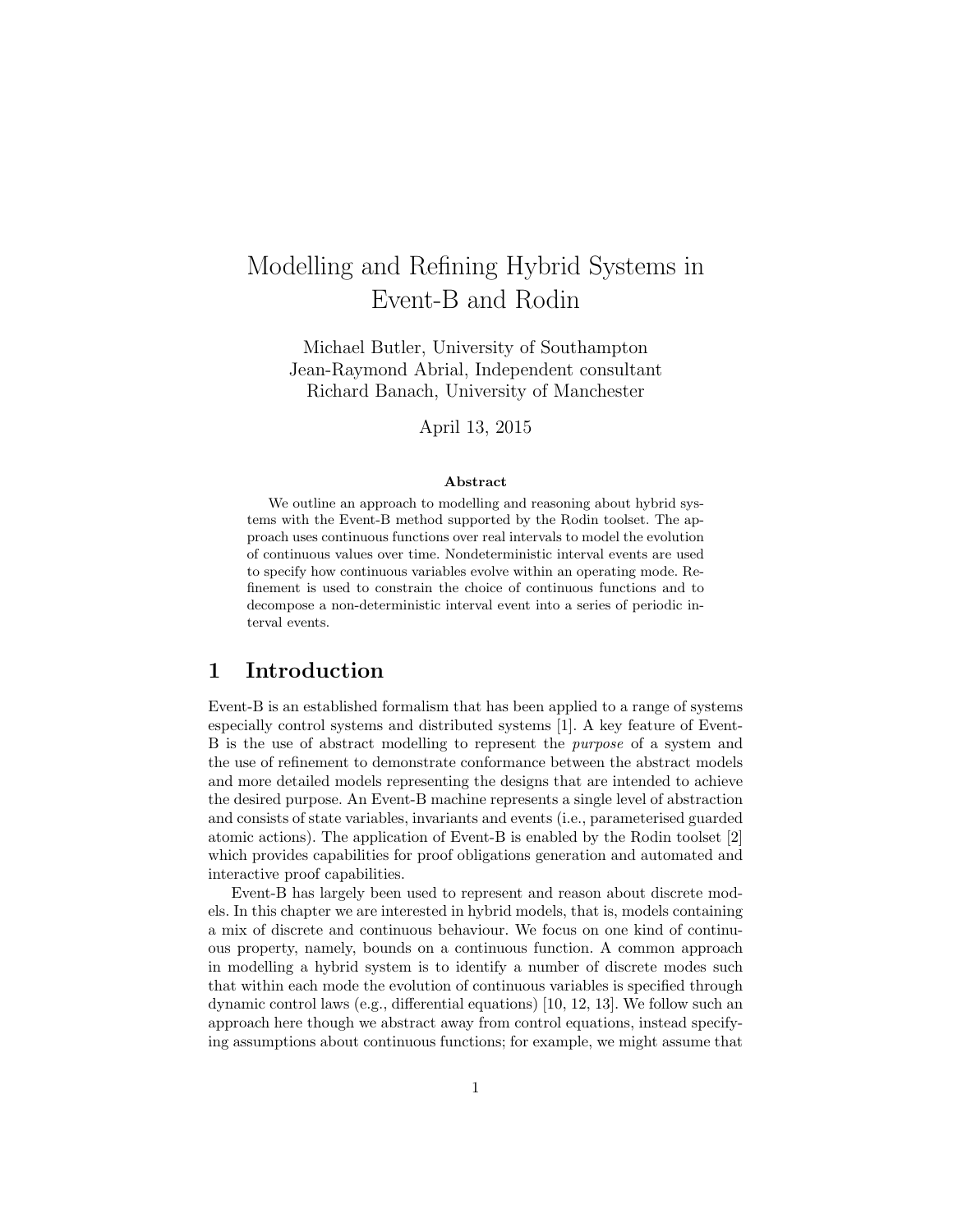a continuous function is monotonically increasing over an interval. At the abstract level, an atomic event is used to specify the continuous behaviour within a mode; such an event nondeterministically chooses a continuous function over a time interval representing the continuous behaviour within that mode. We refer to this as an interval event. We use refinement for two purposes. The first is to make the choice of the continuous function more constrained (reduction of nondeterminism). The second use of refinement is to introduce additional discrete steps within a mode to represent a periodic control strategy that determines, at each period, whether to remain in a mode or switch to a different mode.

We illustrate the approach we have adopted using the classic example of a controller for a water tank. The purpose of the water tank controller is to maintain the water level in the tank between a low and a high level. This is specified through bounds on a continuous function representing the evolution of the water level within a mode. In a first refinement we constrain the choice of continuous function further, specifying that it is monotonically increasing (or monotonically decreasing) within a mode. In a second refinement, we introduce periodic control events within the modes.

One objective of the work outlined here was the desire to follow an abstraction/refinement approach, starting with a model of the purpose and refining this towards an implementation strategy. An additional key aim was to understand the extent to which the existing Event-B refinement concepts and the Rodin toolset could be used to achieve the modelling and proofs of the hybrid water tank. A key enabler for mechanising the modelling and proofs in Rodin is the Theory Plug-in for Rodin [7] . The Theory Plug-in allows us to extend the mathematical language of Event-B with theories of real numbers and continuous functions over intervals. The Theory Plug-in also allows us to define new proof rules about reals and continuous functions that can be used by the Rodin proof manager.

The work presented here uses the standard refinement proof obligations of Event-B so that no changes where required in the Rodin tool. The Event-B proof rules are defined in [1]. Proving refinement in Event-B requires gluing invariants that relate abstract and concrete variables. Each event of a refining machine either refines an event of the abstract machine or refines skip. For an event that refines an abstract event, the guards of that refined event must entail the guards of the abstract event under the gluing invariants and the actions must maintain the gluing invariants. An event refines skip if it maintains the gluing invariants when no change occurs in the abstract variables.

The approach presented here was inspired by previous work on reasoning about hybrid systems using an abstraction/refinement approach. Continuous Action Systems [4] are an extension of the classical Action System approach [3] where variables are time dependent functions, that is, variables are functions over non-negative reals. Hybrid Action Systems [13] provide the ability to specify evolution of continous functions using differential equations. Inspired by Continuous Action Systems, Su et al [14] have developed an approach to modelling hybrid systems in Event-B using a combination of discrete and time varying variables. The approach followed in [14] is to start with discrete models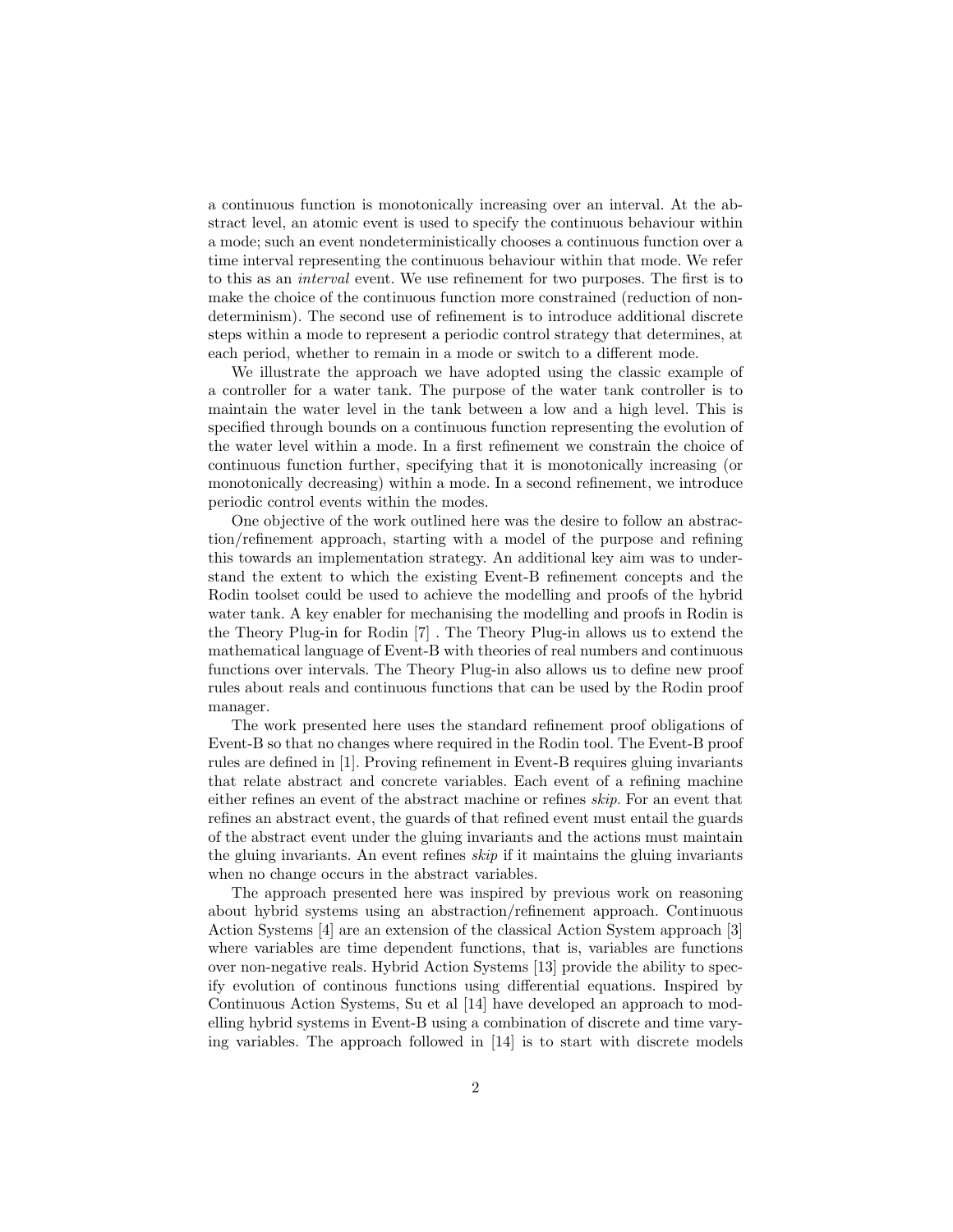and introduce continuous behaviour in refinement steps. When mechanising the models and proofs in Rodin, [14] approximated reals using integers (because of the lack of support for reals in Rodin at the time that the work was undertaken). Hybrid Event-B is an extension of Event-B that distinguishes mode variables (discrete) and pliant variables (continuous) [5]. Hybrid Event-B also distinguishes mode events and pliant events; mode events model instantaneous discrete changes while pliant events model continuous evolution of pliant variables over time intervals. The interval events used in this chapter are essentially intended to mimic the pliant events of Hybrid Event-B. At the time of writing there is no tool support for Hybrid Event-B.

We make a distinction between a control *goal* and a control *strategy*. We outline how both can be modelled and how refinement can be used to prove that a strategy satisfies a goal. In the case of the water tank system the control goals is as follows:

The control goal is to maintain the water level between a high level, H, and a low level, L.

Water may flow out of the tank according to some known maximum rate. To maintain a satisfactory water level, the controller can switch on a pump which causes the water level to increase according to some known maximum rate.

The control strategy is to sense the water level periodically and switch the pump on or off as appropriate.

We find it useful to follow the categorisation of modelling variables given in the Four-variable model of Parnas and Madey [11]. In this model, there are two main groupings of variables, environment variables and controller variables. Environment variables represent quantities in the environment of the controller. Controller variables represent quantities inside the controller machine. There are two kinds of environment variable as follows:

- Monitored variables Environmental quantities whose value is not determined by the controller but that can be monitored. For example, the water level in the tank is a monitored variable.
- Controlled variables Environmental quantities whose value is expected to be determined by the controller. For example the pump status (*on* or *off*) is a controlled variable.

The approach we follow is to start with a model of the control goal expressed in terms of monitored variables. We then refine this by a model of the strategy which is expressed in terms of monitored and controlled variables.

# 2 Reals and continuous functions

We have defined a theory of real arithmetic using the Rodin Theory feature. This introduces a new basic type, REAL, defines real versions of the standard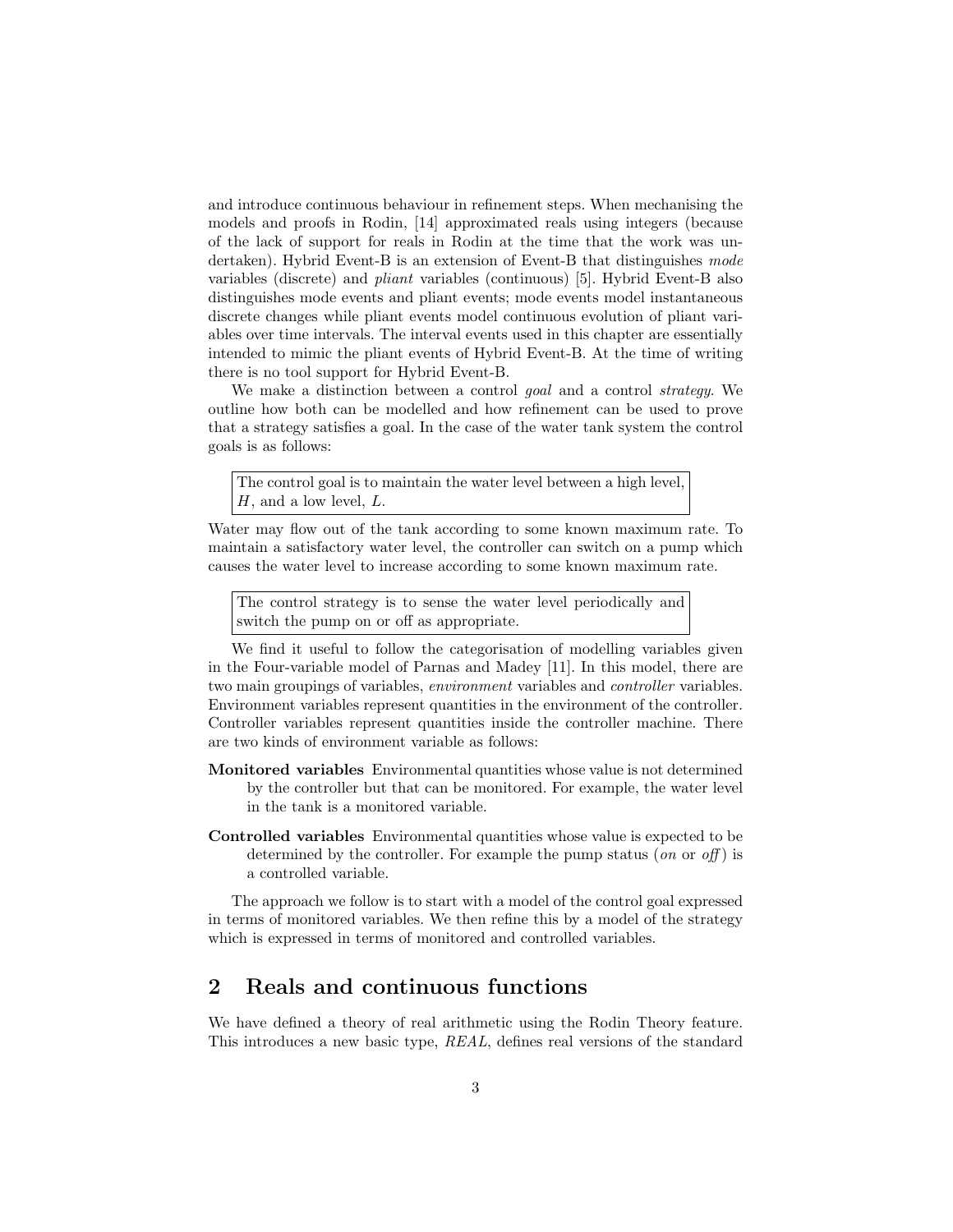arithmetic operators (addition, subtraction, multiplication and division) and defines the usual total order on reals. With the Theory feature, operators may be defined directly (in terms of previously-defined operators), recursively (for inductive data types) and axiomatically with a collection of axioms on a group of operators. In our case we define the arithmetic operators axiomatically using standard axioms for reals.

We define an interval between two reals as  $\text{follows}^1$  :

$$
i..j = \{ k \mid k \in REAL \land i \le k \land k \le j \}
$$

This is an example of a direct definition in the Rodin Theory feature: the interval operator is defined using existing operators (set comprehension) for arguments  $i$  and  $j$ .

We use a standard definition of continuity. A function  $f$  is continuous at point c, written  $cts(f, c)$ , when it satisfies the following condition:

$$
cts(f, c) \iff f \in REAL \to REAL \land
$$
  
\n
$$
\forall \epsilon \cdot 0 < \epsilon \Rightarrow
$$
  
\n
$$
\exists \delta \cdot 0 < \delta \land
$$
  
\n
$$
\forall x \cdot x \in dom(f) \land
$$
  
\n
$$
c - \delta < x < c + \delta
$$
  
\n
$$
\Rightarrow
$$
  
\n
$$
f(c) - \epsilon < f(x) < f(c) + \epsilon
$$

This states that for every neighbourhood around  $f(c)$ , defined by  $f(c) \pm \epsilon$ , there exists a  $\delta$  that defines a neighbourhood around c, defined by  $c \pm \delta$ , that yields that neighbourhood around  $f(c)$ .

An interval function is continuous if it is continuous at every point in its domain so we define the set of continuous functions on the interval  $i..j$ , written  $ctsF(i, j),$  as follows:

$$
ctsF(i,j) = \{ f | f \in i..j \rightarrow REAL \land \forall c \cdot c \in i..j \Rightarrow cts(f,c) \}
$$

#### 3 Modelling a Continuous Control Goal

We specify a continuous control goal in terms of monitored variables represented by continuous functions on time intervals. We use a simple form of timed automaton, where the state variables include a clock,  $clk$ , and monitored variables,  $m$ , specified as continuous functions from time zero up to  $clk$  (where  $PosREAL = \{r|r \in REAL \land r \geq 0\}$ :

$$
clk \in PosREAL
$$
  

$$
m \in (0..clk) \rightarrow REAL
$$

<sup>&</sup>lt;sup>1</sup>For readability, we use the usual symbols for real arithmetic  $(+, -, \leq, etc)$ . These symbols are used for integer arithmetic in Rodin and, since operator overloading is not allowed in Rodin, we use different symbols (plus, sub, leq, etc) in our REAL theory.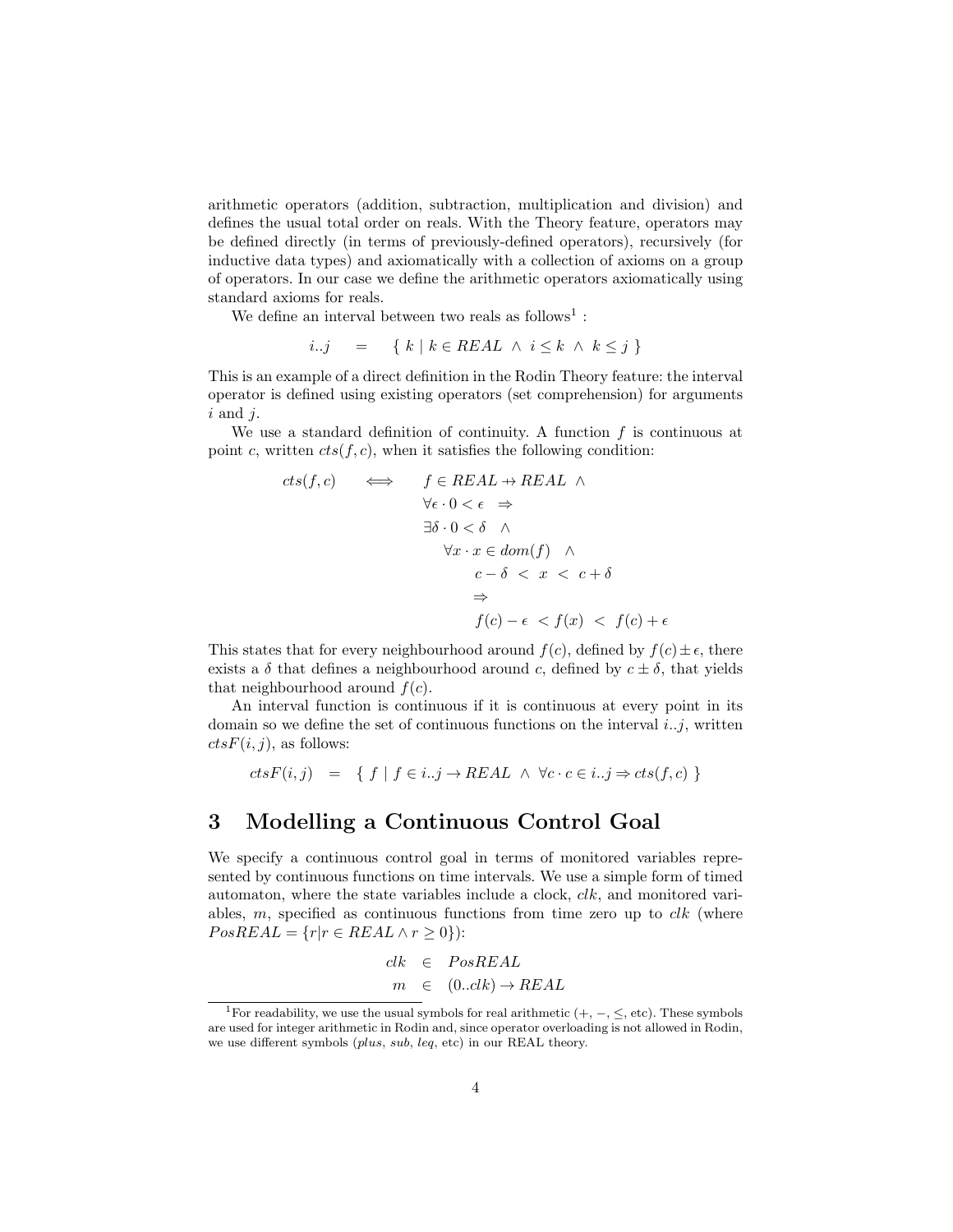This gives us two ways of specifying continuous goals in Event-B:

- Invariants are used to specify a property satisfied by the entire evolution of continuous variables.
- Interval events are used to specify a property on the continuous evolution within a behaviour mode.

Boundary constraints can be specified independently of time, that is, the value of a continuous variable at each point in its interval remains within some fixed boundaries. If we characterise the boundary as the set of values B within the boundary, then satisfaction of the boundary by all points of the continuous variable can be specified by range inclusion:

$$
ran(m) \subseteq B
$$

Requiring that the water level is always between the low and high marks is an example of a boundary constraint defined by the set  $L.H.$  Another form of pointwise property could involve the relationship between several continuous variables. For example, in a cruise control system for a car, the speed should be close to the target speed. Assuming target and speed are continuous functions on interval  $i..j$ , this can be specified as a pointwise predicate as follows:

$$
\forall t \cdot t \in i..j \Rightarrow target(t) - \delta \le speed(t) \le target(t) + \delta
$$

Other properties, such as monotonicity, smoothness, responsiveness and stability, span an interval and cannot be specified on individual time points. We do not consider a full range of interval properties here, but we do make use of monotonicity. For example, we define the set of monotonically increasing interval functions as follows:

$$
mono\_inc = \{ f, i, j \mid f \in ctsF(i, j) \land (\forall k, l \cdot i \le k \le l \le j \implies f(k) \le f(l)) \bullet f \}
$$

The control goal for the water tank is a boundary property (defined by constants  $H$  and  $L$ ) that should always be true so we use a boundary constraint on the continuous variable to model this:

```
inv1 : clk \in PosREALinv2: wl \in ctsF(0, clk)inv3 : ran(wl) \subseteq L.H
```
To model the dynamics within a mode, we use a nondeterministic interval event that extends the continuous behaviour for an interval of nondeterministic length. Such an event chooses some future time  $t$  and a continuous function  $f$ over the future interval and updates the clock and the continuous variables in a way that satisfies a property  $P$ . It has the following form: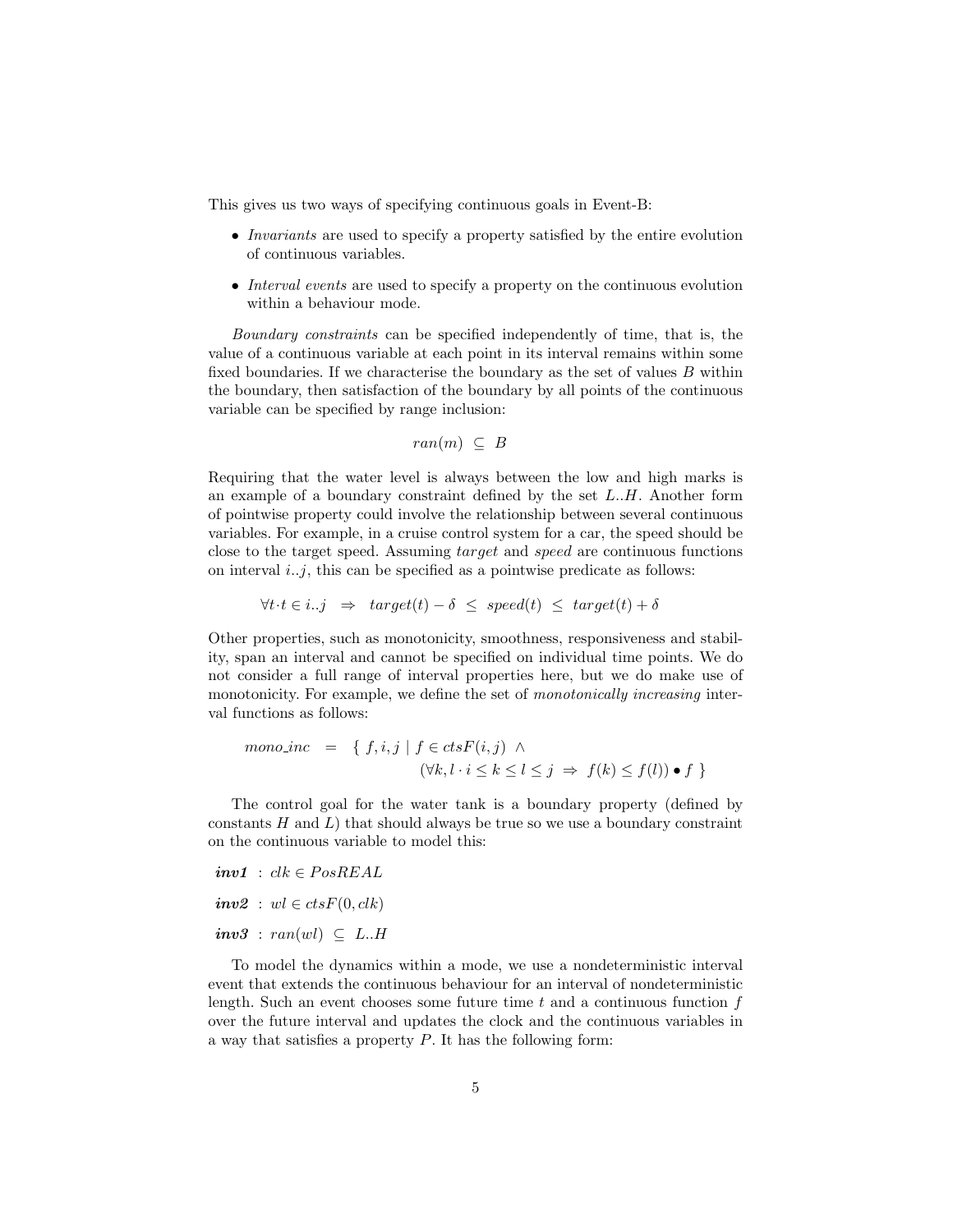

Figure 1: Evolution of continuous function during intervals.

Event UpdateMonitored  $\widehat{=}$ 

```
any
        t,f
where
       \textbf{grd1} : t \geq c l k + \epsilon\textbf{grad2} : f \in \text{ctsF}(\text{clk}, t)grd3: f(clk) = m(clk)grd4 : P(f)then
        \boldsymbol{act1} : m := m \cup fact2 : ck := tend
```
Possible continuous behaviour allowed by this event is illustrated by the graph in FIGURE 1. In the graph, the behaviour within each interval is defined by a continuous function over that interval and continuity is maintained between intervals. The function is monotonically increasing in Interval 1 and monotonically decreasing in Interval 2.

Each of the guards in the UpdateMonitored event is essential:

- Guard grd1 requires the next interval to have a duration of at least  $\epsilon$  where  $\epsilon$  is a constant. This is to prevent zeno behaviour where the time interval continually gets smaller and smaller.
- Guard  $grd2$  requires the next interval function  $f$  to be continuous.
- Guard  $q\eta d\beta$  requires the endpoint of the existing interval function m and the starting point of the next interval function  $f$  to agree. This is to ensure that continuity is preserved when the interval function  $m$  is extended in action act2.
- Guard  $\eta r d_4$  requires the next interval function f to satisfy the interval property P.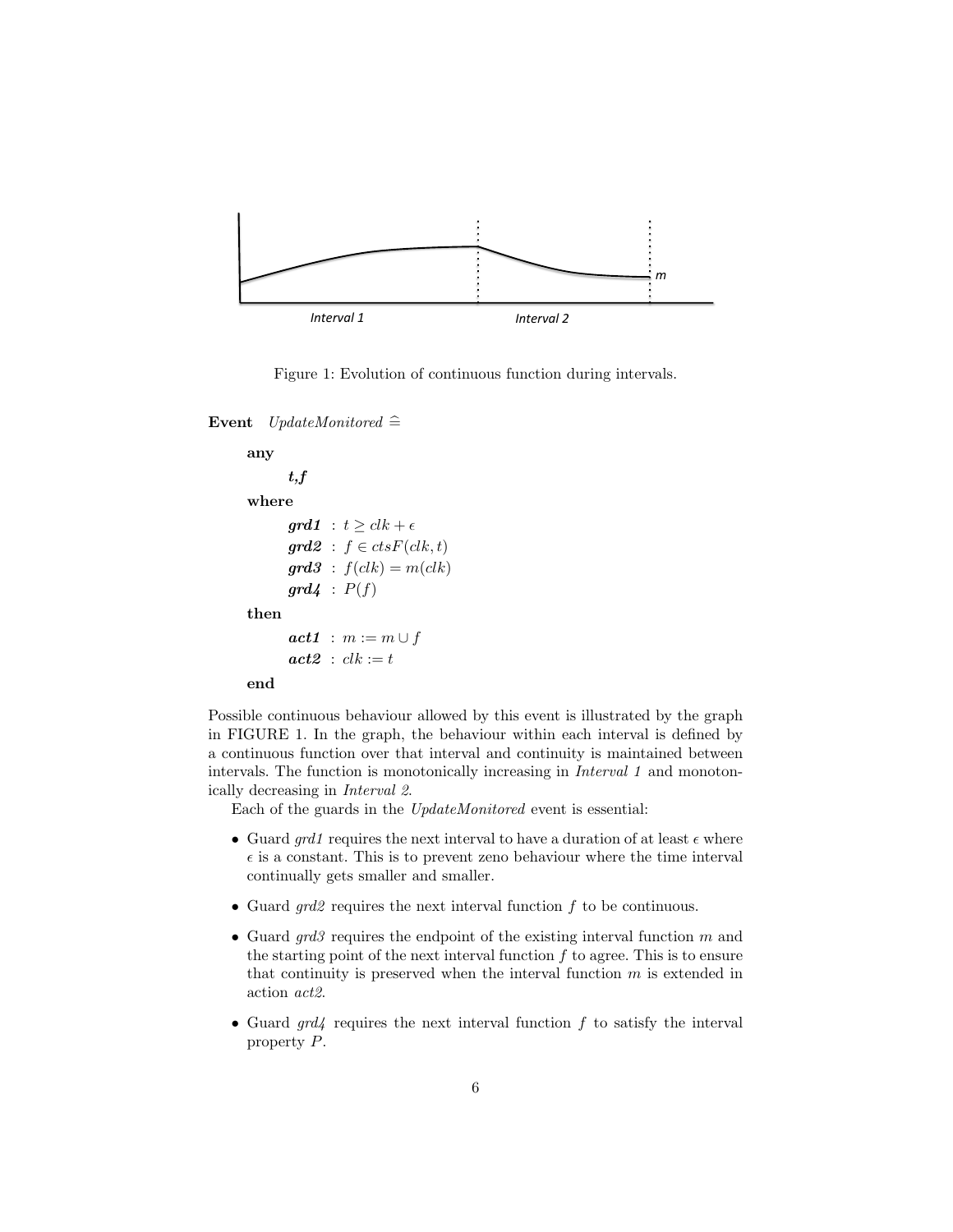We require that interval events always preserve continuity of the continuous variables (so  $grd2$  and  $grd3$  are essential). Some interval properties P are preserved under extension, that is, if the existing interval function  $m$  satisfies  $P$ and the next interval f satisfies P, that the extended interval function  $m \cup f$ also satisfies P. It is easy to show that boundary properties are preserved when extending an interval function since they are time independent. Monotonicity is also reserved by interval extension, e.g., if  $m$  is monotonically increasing and f is monotonically increasing, then  $m \cup f$  is monotonically increasing (provided  $m \cup f$  is continuous). Clearly there are interval extensions that are not property preserving, e.g., extending a monotonically increasing function with a monotonically decreasing function does not preserve monotonicity.

In the water tank example, we use the following nondeterministic interval event to represent the required evolution of the water level during a mode:

#### Event WaterLevelInterval  $\widehat{=}$

```
any
        t,f
where
        \textbf{grd1} : t \geq c l k + \epsilongrd2: f \in ctsF(clk, t)\textbf{grad3} : f(clk) = wl(clk)\text{grad}_4 : \text{ran}(f) \subseteq L.Hthen
        \boldsymbol{act1} : wl := wl \cup fact2 : ck := tend
```
The interval property  $\left(\frac{q r d}{4}\right)$  for this event is a boundary property, and as just discussed, is preserved by interval extension, i.e., this event preserves the boundary invariant on the water level.

# 4 Distinguishing modes

Our simple water tank system has two modes of operation: when the pump is on, the water level is monotonically increasing and when the pump is off, it is monotonically decreasing. In both cases the boundary property must be maintained. The interval event WaterLevelInterval of the previous section is an abstraction of both of these modes of operation. We construct a refined model of the water tank machine with two interval events, one for increasing the water level and the other for decreasing the water level. We require both of these to be refinements of WaterLevelInterval and thus they need to preserve the boundary property.

The specification of the interval event for increasing the water level is as follows: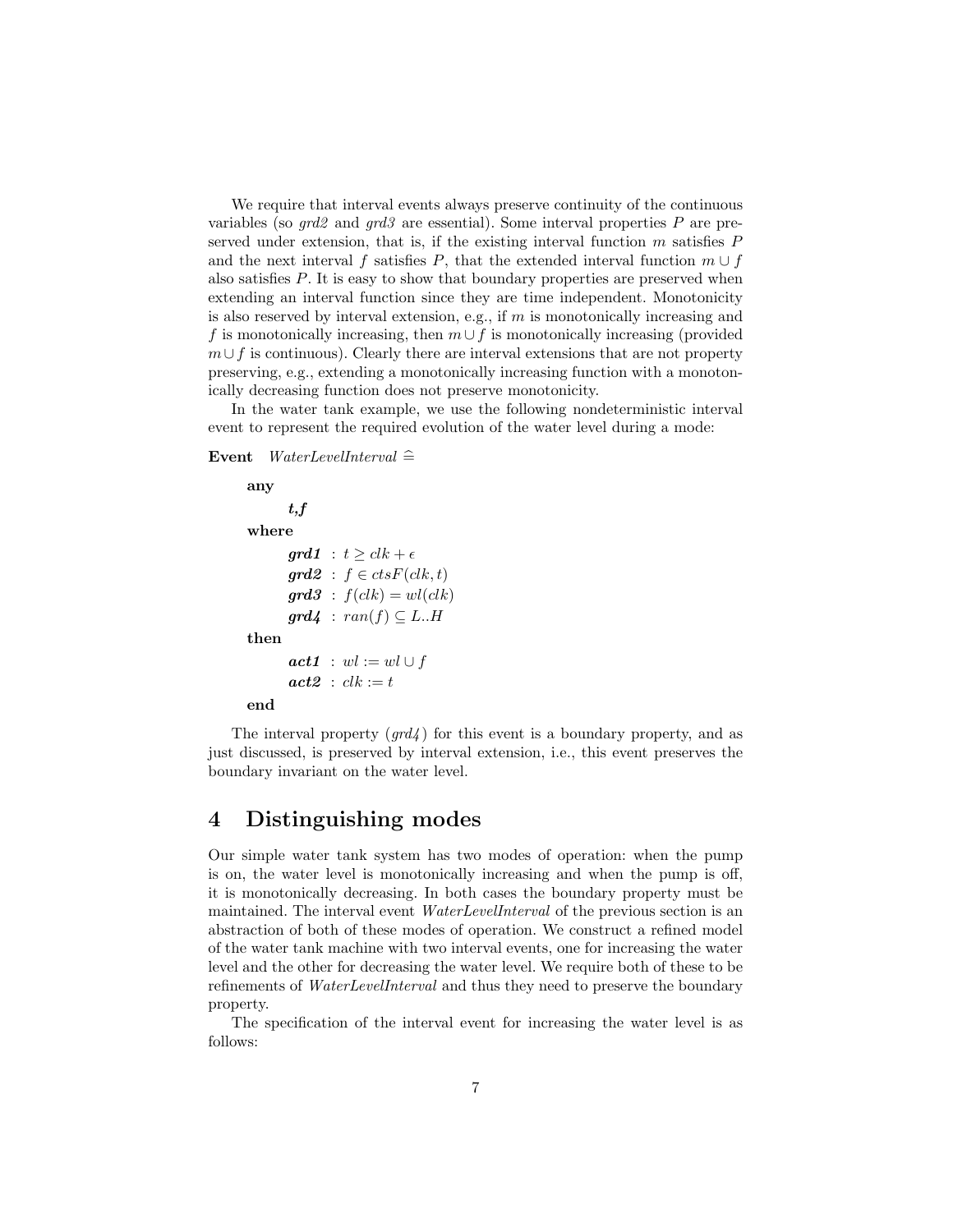Event IncreaseWaterLevelInterval  $\widehat{=}$ 

refines WaterLevelInterval

```
any
       t,f
where
       \textbf{grd1} : t > c l k + \epsilongrd2: f \in ctsF(clk, t)grd3: f(clk) = wl(clk)\text{grad}_4 : f \in mono\text{.}grd5 : f(t) \in L.Hthen
       \boldsymbol{act1} : wl := wl \cup fact2 : ck := t
```

```
end
```
Here we replace the abstract interval property  $(ran(f) \subseteq L.H)$  with refined interval properties stating that  $f$  is monotonically increasing and that the endpoint of  $f$  is within the boundaries (the start-point is also bounded because of  $qrd3$  and the invariants specifying that wl is bounded). The refinement is valid because, if  $f$  is monotonic and its endpoints are bounded, then  $f$  is bounded at all points. This is capture by the follow inference rule (here  $mono = mono\_inc \cup mono\_dec)$ :

$$
f \in cstF(i, j), f \in mono,f(i) \in L.H, f(j) \in L.Hran(f) \subseteq L.H
$$

The interval event for decreasing the water level can be defined in a similar way. Note that we have not yet introduced a controller variable representing the status of the pump . At this level of refinement we remain focused on the monitored variable representing the water level.

# 5 Modelling the Control Strategy

To model the control strategy we introduce controlled variables whose value is modified at discrete steps. We make the assumption that the value of a controlled variable may influence the value of a monitored variable. For example, in the water tank we introduce a *pump* variable representing the status of the pump (*on* or off ). If the pump is on, we assume that the water level increases monotonically while if the pump is off, then the water level decreases monotonically. For the water tank, we assume a periodic controller with a fixed period of length T that uses the following strategy at each control period: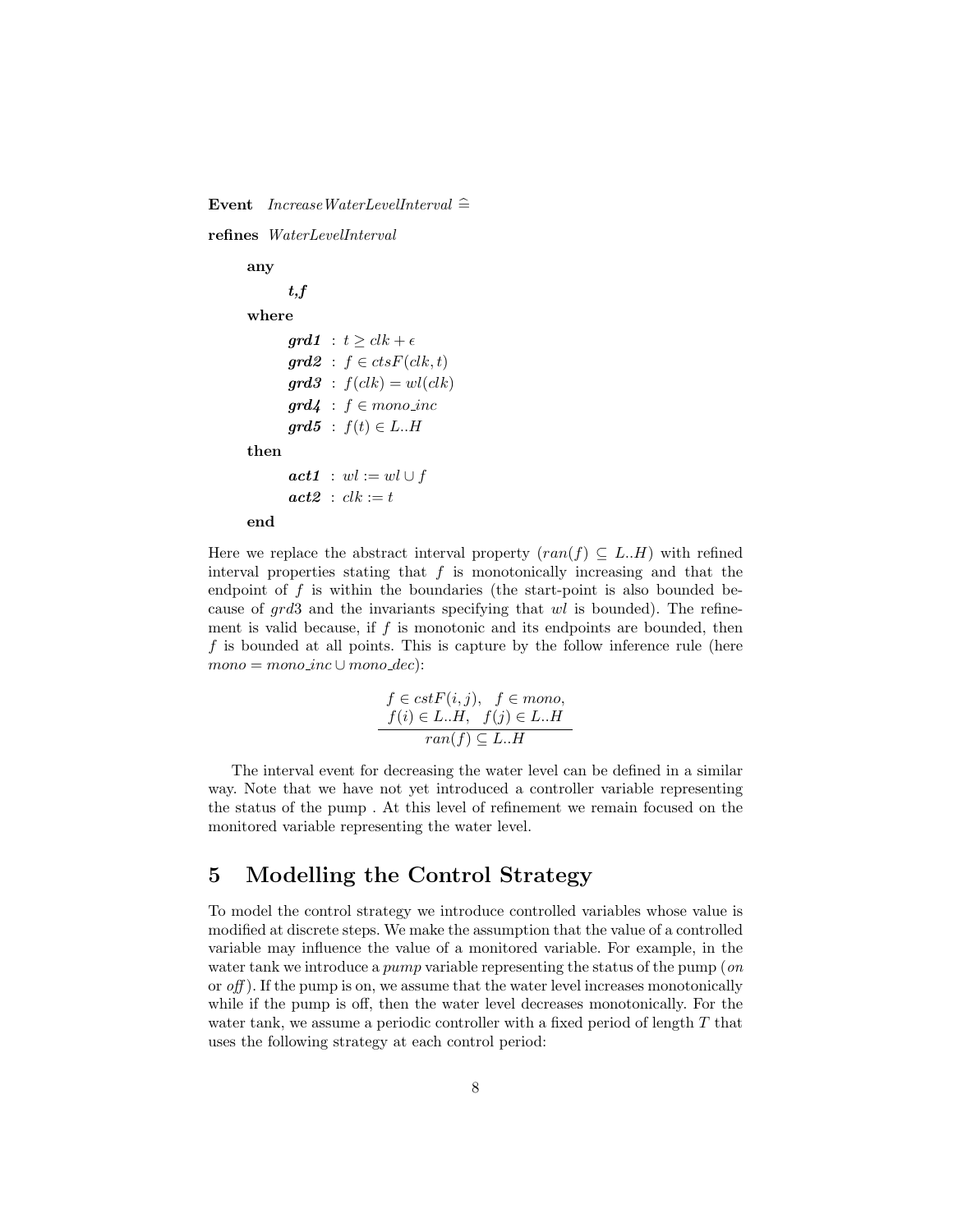C1 If the level is below a low threshold  $LT$ , the pump is switched on.

 $C2$  If the level is above a high threshold  $HT$ , the pump is switched off.

C2 If the level is between  $LT$  and  $HT$ , the pump status does not change.

We assume that constants  $LT$  and  $HT$  lie in between  $L$  and  $T$  as follows:

 $axm1 : L < LT < HT < H$ 

Furthermore we assume that the rate of increase in the water level is bounded by constant RI, that is, the water level can increase by a maximum of  $RI \times T$ during one fixed-length period. Similarly we assume the rate of decrease of the water level is bounded by constant  $RD$ . The values for  $LT$  and  $HT$  are chosen such that if the water level is within  $LT.HT$  at a periodic control point, then the water level cannot go outside  $L.H$  by the next control point, i.e.,

 $axm2 : L \leq LT - (RD \times T)$ 

 $axm3$ :  $HT + (RI \times T) \leq H$ 

The interval events introduced in the previous modelling level represent the evolution of a continuous variable during an entire control mode throughout which the controlled variables remain unchanged. For example, the Increase WaterLevelInterval event represents the water level increasing while the pump is on. We refer to these as big step events. When introducing the periodic controller in a refinement, the effect of a single interval event at the abstract level, e.g., IncreaseWaterLevelInterval, will be achieved by multiple sequential fixed-length periodic intervals. To model this we represent the evolution of the continuous variables during a mode using more fine-grained periodic interval events. The periodic events extend the continuous variables by fixed length intervals, each of size T. We refer to these as small step events. In addition to the controlled variables, we introduce additional variables in the refinement to represent the changes made by the periodic controller events: a clock variable to represent the periodic steps of time during a single mode, and continuous variables to represent the periodic evolution of the continuous variables during the mode. For the water tank example, we introduce two variables, one representing the periodic steps in time within a pump mode  $(clk_m)$ , and another representing the periodic evolution of the water level during a mode  $(wl_m)$ . This is illustrated in FIGURE 2: the left hand graph represents a series of periodic evolutions of the newly introduced  $wl_m$  variable within a mode; once sufficient periodic intervals have been defined by small step events, the big step event extends wl for a full mode interval using the periodic interval functions accumulated in  $wl_m$ .

We introduce invariants representing properties of the newly introduced variables in the refinement. For the water tank example we have the following invariants:

 $inv11$  :  $clk < dk_m$ 

 $inv12$  :  $wl_m \in ctsF(clk, clk_m)$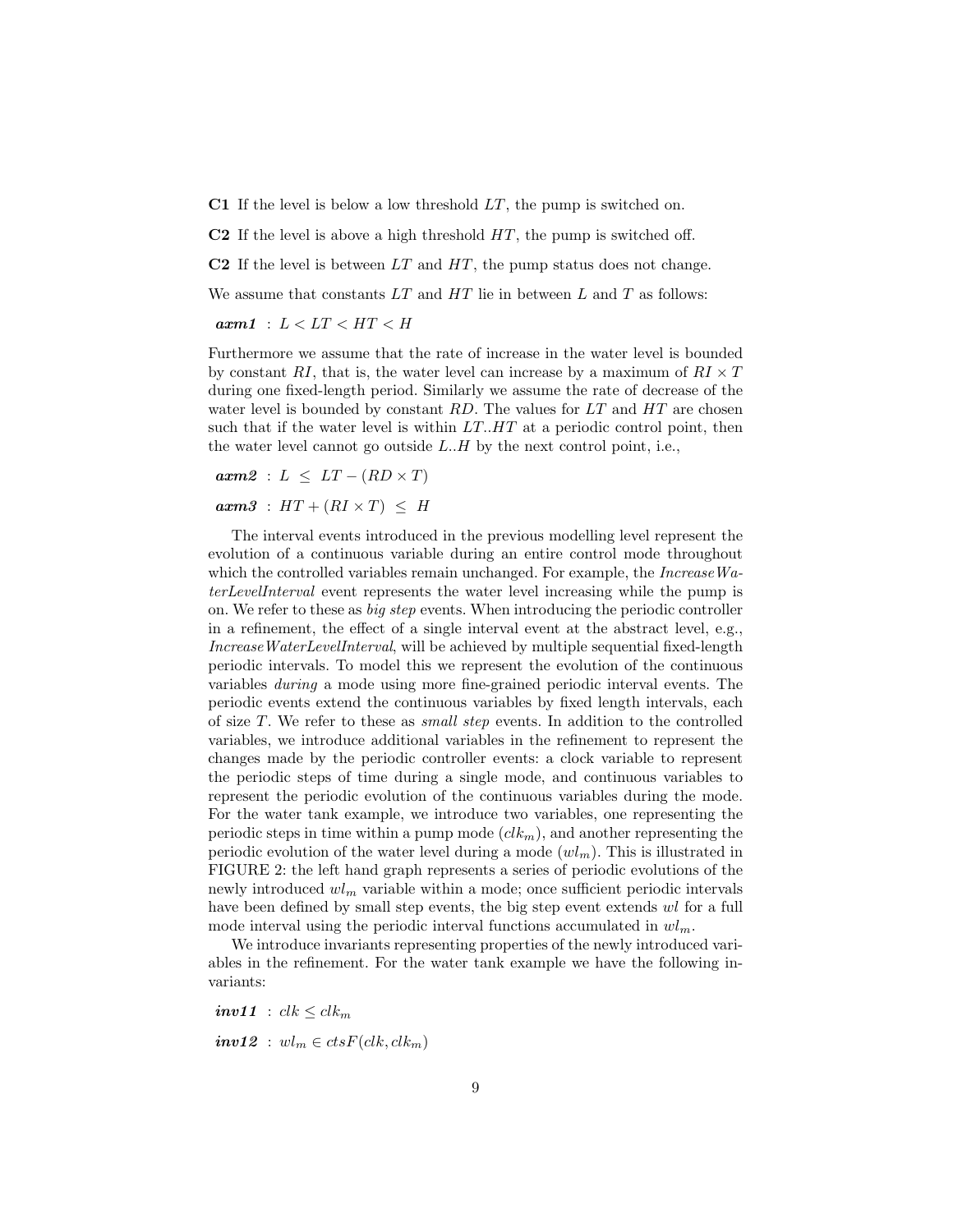

Figure 2: Small step and big step intervals.

 $inv13:$   $wl_m(clk) = wl(clk)$  $inv14 : w l_m (clk_m) \in L.H$  $inv15: pump = on \Rightarrow wh_m \in mono.inc$  $inv16$  :  $pump = off$   $\Rightarrow$   $wl_m \in mono\_dec$ 

In interpreting these invariants, it is important to understand that the new variables  $clk_m$  and  $wl_m$  will be updated within a mode by the periodic controller events (small step events), while the original variables (which remain part of the refined model) will be updated by the refinements of the abstract nondeterministic interval events (big step events). The invariants specify that  $clk_m$  is never behind  $clk$  (inv11) and that  $wl_m$  is a continuous function over the interval  $clk..dk_m$  (inv12) whose start point is fixed (inv13) and whose end point is bounded  $(nv14)$ . Depending on whether the pump is on or off, determines whether  $wl_m$  is monotonically increasing or monotonically decreasing  $(inv15,$ inv16).

The periodic events for a mode will be continually executed, once per control period, while it is ok to remain within that mode. For the water tank, the following periodic event specifies the system behaviour during a single period while the pump is in the *on* mode:

Event PeriodicIntervalIncrease  $\widehat{=}$ 

```
any
       f
where
       grd1: pump = on\textbf{grad2} : w l_m (clk_m) \leq HTgrad3 : f \in ctsF(clk_m, \text{clk}_m + T)\operatorname{grad}_4 : f(clk_m) = w l_m(clk_m)grd5 : f(clk_m + T) \leq w l_m(clk_m) + (RI \times T)grd6: f \in mono\text{.}
```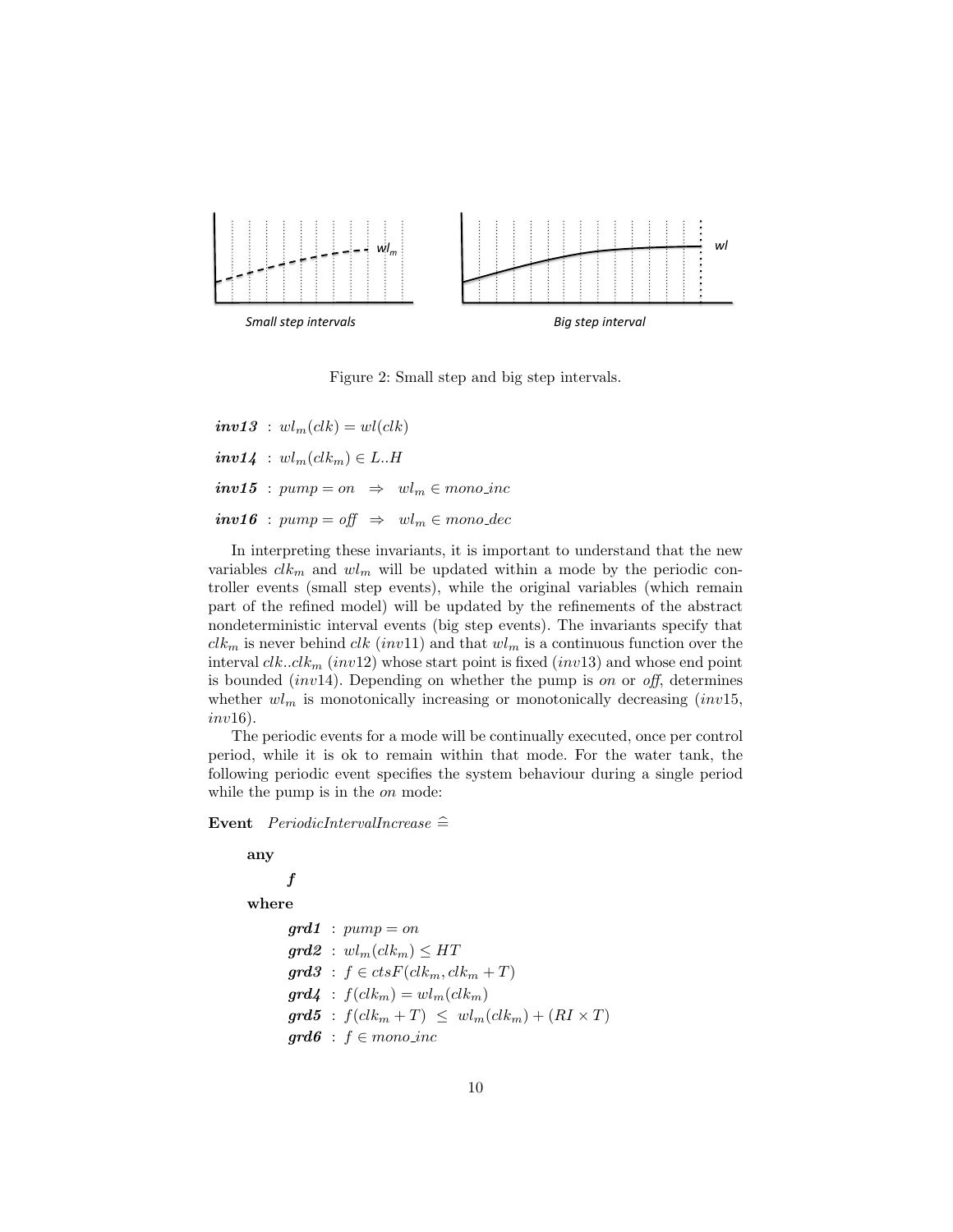```
then
```

```
\boldsymbol{act1} : \boldsymbol{wl_m} := \boldsymbol{wl_m} \cup fact2 : clk_m := clk_m + T
```

```
end
```
Here the first two guards specify an enabling condition for the event, i.e., that the pump is on and that the current water level has not exceeded HT. The remaining guards specify constraints on the choice of interval function used to extend  $wl_m$ , i.e., f is an interval of length T starting from the current time  $(grd3)$ , its starting value is the current water level  $grd4$ , its ending value is bounded by the rate of increase  $(grad5)$  and it is monotonically increasing  $(grad6)$ . As well as extending  $wl_m$  by f, the actions of the event increase  $clk_m$  by a fixed amount T representing the fixed duration of a period.

There are two key reasons why the *PeriodicIntervalIncrease* event maintains the invariants on  $wl_m$ :

- The level at the end of the interval,  $f(clk_m + T)$  is bounded above by  $HT + (RI \times T)$  (from grd2, grd5) which means it is bounded above by H  $(axm3)$ .
- The continuous composition of two monotonically increasing function is monotonically increasing:

$$
f \in cstF(i,j), f \in mono.inc,g \in cstF(j,k), g \in mono.inc,f(j) = g(j)f \cup g \in mono.inc
$$

The periodic event for decreasing the water level is defined and verified in a similar way.

The events that represent the end of a mode are specified as refinements of the abstract nondeterministic interval events. The events are made deterministic by providing witness for the nondeterministic parameters of the abstract events and the witnesses are provided by the variables introduced to represent the evolution of time and of the continuous variables during a mode. For example, the nondeterministic interval event representing the monotonically increasing mode is refined as follows:

Event IncreaseWaterLevelInterval  $\widehat{=}$ 

refines IncreaseWaterLevelInterval

where

```
grd1: pump = ongrd2 : w l_m (clk_m) > HTwith
```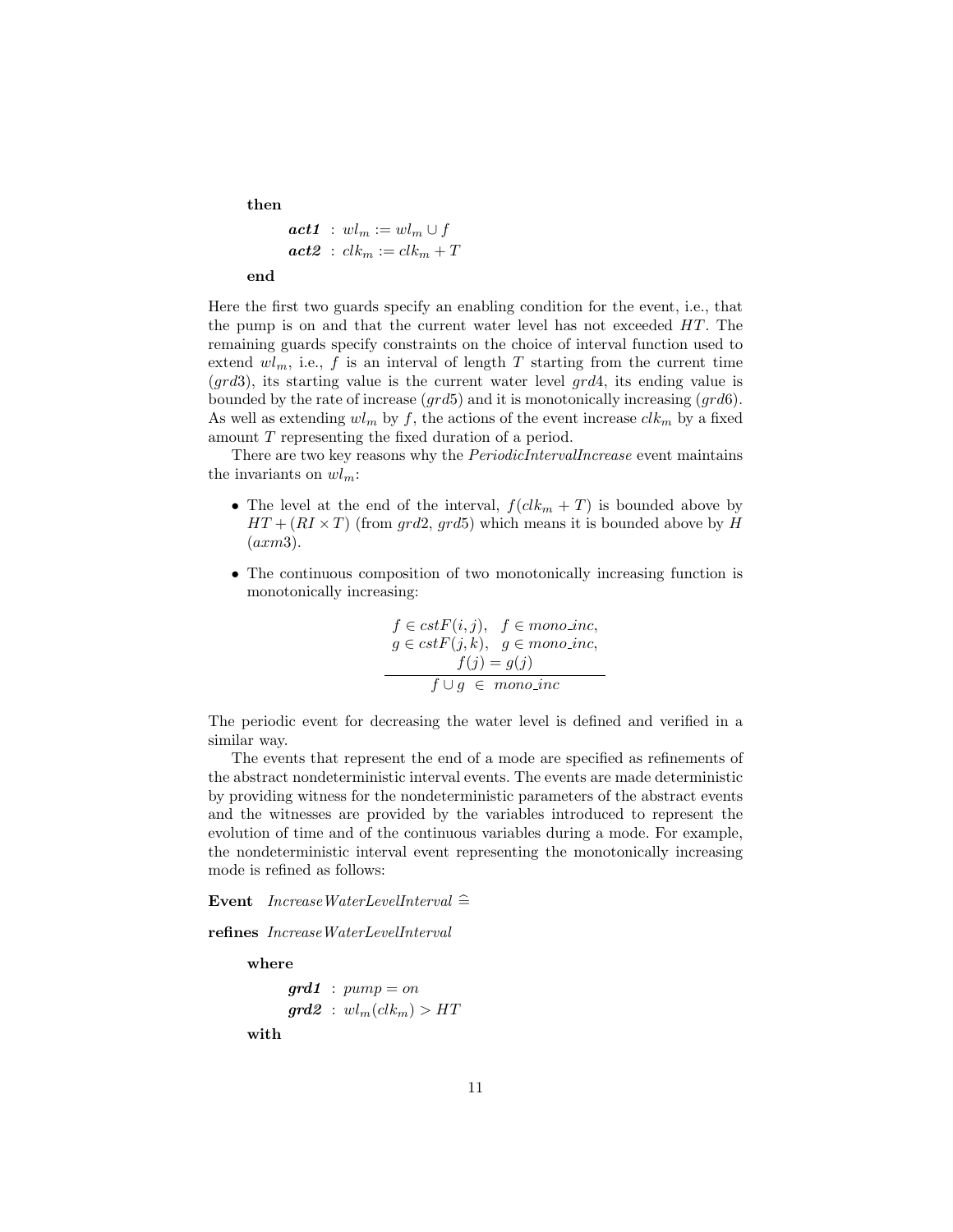```
t : t = c l k_mf : f = w l_mthen
         \boldsymbol{act1} : \boldsymbol{wl} := \boldsymbol{wl} \cup \boldsymbol{wl}_mact2 : ck := ck_mact3 : w l_m := \{ c l k_m \} \triangleleft w l_mact4 : pump := offend
```
The refined event is enabled when the pump is on  $(qrd1)$  and the water level exceeds HT ( $qrd2$ ). In the abstraction of this event, t and f are nondeterministically chosen parameters. In the refinement they are eliminated as parameters and their values are represented by deterministic witness predicates (with clause). The invariants of this refined model ensure that the witness values satisfy the constraints on the choice of values for the parameters in the more abstract model. The original actions of the abstract event are retained in the refinement event, and additional actions are added to reset  $wl<sub>m</sub>$  to be a point interval on the current time and change the pump status to off.

#### 6 Merging big and small step variables

In the refinement just outlined, we retain the variable updated by the big step events  $(wl)$  and we introduced a new variable that is updated by the small step events  $(wl_m)$ . Variable wl represents the history of the water level from time zero up to the most recent big step interval while  $wl_m$  represents the recent history from the most recent big step interval up to the most recent small step interval. It is possible in a further refinement to merge the big step and small step variables into a single variable  $wl_s$  representing the full history from time zero to the most recent small step interval. This merge means that the big step clock is not required since it is no longer used in any guards and can be eliminated. The elimination and merge is characterised by the following simple invariant:

 $inv21$  :  $wl_s =wl \cup wh_m$ 

This merge leads to a simplification of the actions of the *IncreaseWaterLevelIn*terval event: the update of  $clk$  is eliminated and the simultaneous update of  $wl$ and  $wl_m$  is realised by a *skip* action on  $wl_s$  (thus no change to  $wl_s$  is required). The only remaining action is the update to the pump status. We also take the opportunity to rename this event to  $PumpOff$  to indicate the control purpose that it now represents. The simplified event is specified as follows:

Event  $PumpOff \hat{=}$ 

refines IncreaseWaterLevelInterval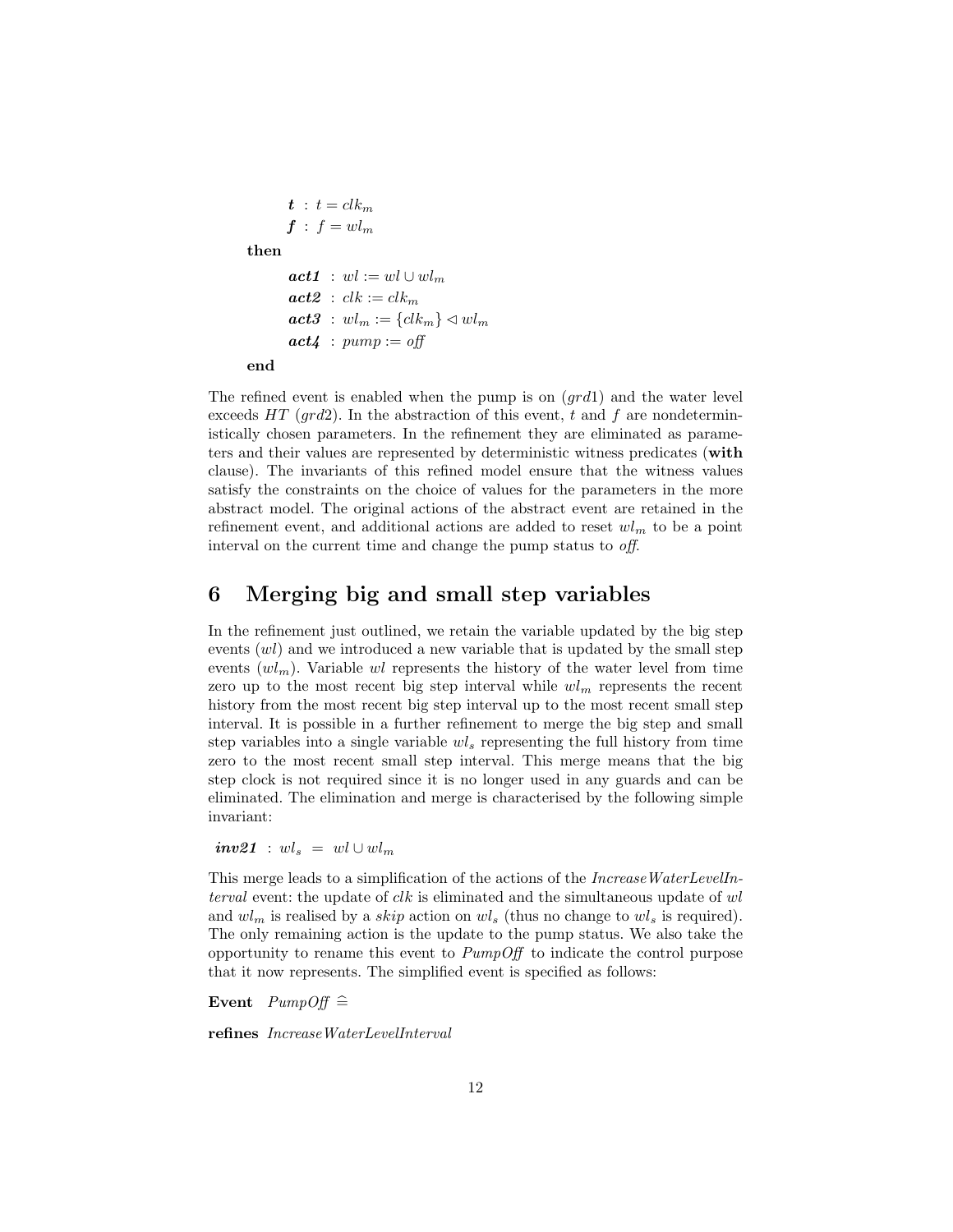where

```
\textit{grd1} : \textit{pump} = \textit{on}grd2: wl_s(clk_m) > HTthen
        \textbf{act1} : pump := off
```
end

Through this merging of continuous variables, the  $PumpOff$  event has become an instantaneous event whereas previously it was an interval event. We say it is now instantaneous since it does not update a clock and it does not extend a continuous variable. We are able to simplify  $PumpOff$  to be instantaneous because the overall effect of the abstraction of this event is achieved by a sequence of periodic interval events. Once sufficiently many small step events have been executed to accumulate the recent history of the water level within the mode, the instantaneous mode change event is enabled and the effect specified by the abstraction of that instantaneous event will have been achieved by the accumulation of small step interval since the most recent big step events.

### 7 Derivatives

In control systems it is common to specify properties of interval functions in terms of properties of derivatives of those functions. For example, a function is monotonically increasing if its derivative is always positive, a function is linear if its derivative is a constant. Rather than defining derivatives exactly, we can characterise them axiomatically. Since not all functions have a derivative, we capture the set of differentiable functions over interval *i..j* with a set  $diff(i, j)$ . We write  $der(f)$  for the derivative of f. We assume (axiomatically) that all differentiable functions are also continuous and that the derivative of a differentiable function  $f$  is a continuous interval function over the same interval as f:

 $axm : \forall i, j \cdot \textit{diff}(i, j) \subseteq \textit{ctsF}(i, j)$ 

 $axm : \forall f, i, j \cdot f \in \textit{diff}(i, j) \Rightarrow \textit{der}(f) \in \textit{ctsF}(i, j)$ 

We can capture the property that functions with positive derivatives are monotonically increasing through the following axiom:

 $axm : \forall f, i, j \cdot f \in diff(i, j) \land ran(det(f)) \subseteq PosREAL \Rightarrow f \in mono_incl$ 

This axiom allows us to refine an event guard  $f \in mono\text{-}inc$  by a guard requiring f to be a differentiable function with positive derivative.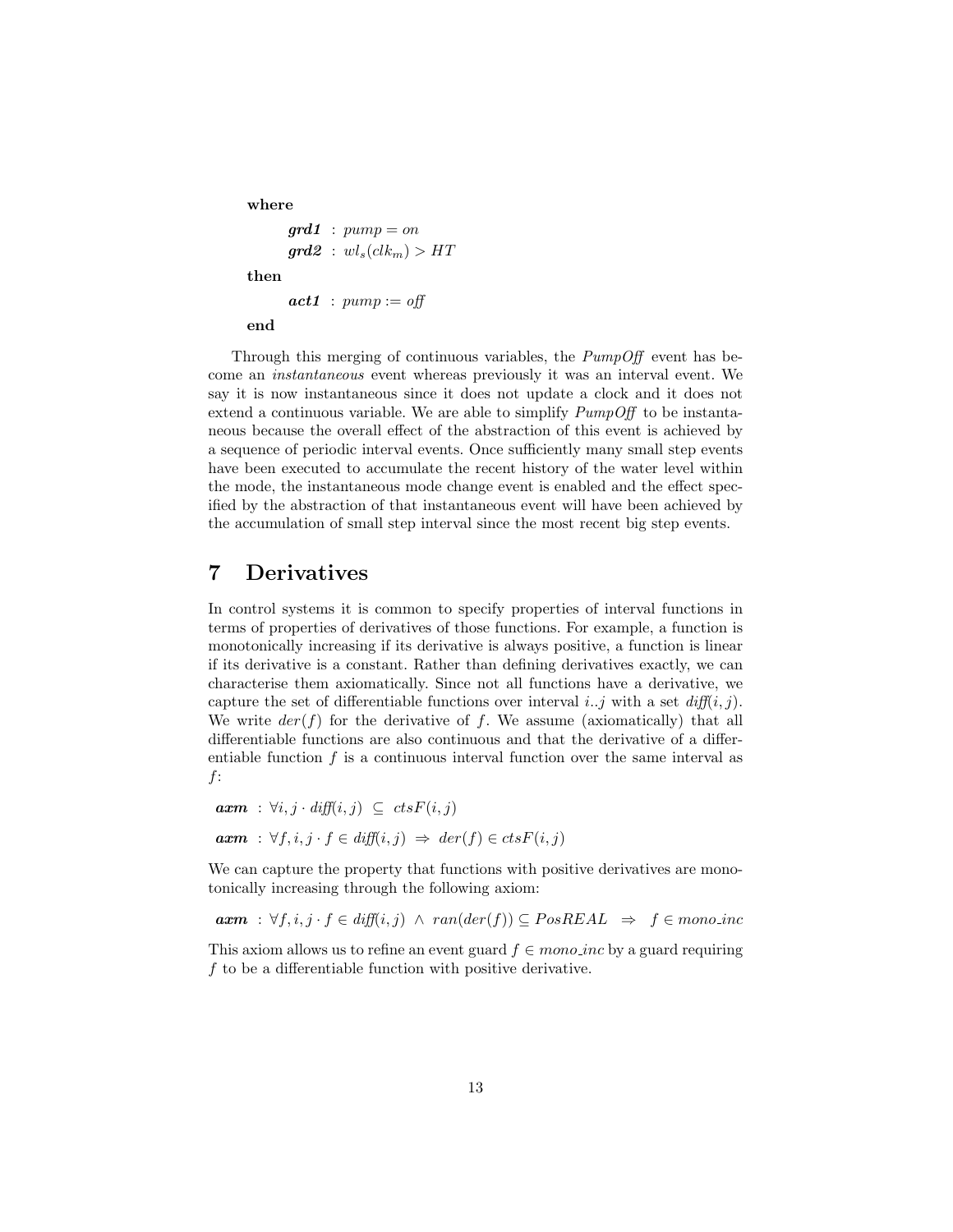# 8 Concluding

We summarise our approach as follows: Continuous behaviour is specified through nondeterministic big step interval events that constrain the shape of continuous interval functions during a mode. We can refine these nondeterministic events by further constraining the shape of the continuous interval functions, e.g., we refined an interval function, that is bounded at every point, to a monotonically increasing function, that is bounded at its end points. We can also introduce periodic small step events within a mode as new events in a refinement to represent the strategy to be followed by a control system. Preservation of properties of continuous functions is key to ensuring the correctness of the refinements. For example, the most abstract interval event for the water tank preserves boundary invariants, the small step events in the water tank preserve monotonicity.

We need to be very careful in how we allow the clocks and continuous functions to be modified in order to reflect assumptions about the progression of time: time must move forwards, not backwards, and zeno behaviour must be avoided; continuous functions are extended in a forward direction only. It should be possible to enforce these idioms through a syntactic layer and this is one of the features of Hybrid Event-B [5].

Our approach fits with the abstraction/refinement approach of Event-B and the water tank development is supported by the Rodin toolset through the use of theories to define operators and proof rules for continuous functions. What is less clear is how well the approach scales to the case of high degrees of concurrency with multiple continuous functions operating to different mode intervals. This is the subject of future work.

The approach outlined here is influenced by the approach of [6] to the Steam Boiler Problem. In that paper, actions systems (the basis of Event-B) are used to construct a model of the system that includes the monitored variables and the controlled variables. Although [6] uses a very simple model of discrete time whereby the environment actions model the update to monitored variables in one complete control cycle, it does encourage a system-level approach. By this we mean that rather than modelling the environment and controller separately, the abstract model captures the overall system and refinement is used to introduce more distinction between the environment and controller. In fact in our approach we take the abstraction one level further than in [6] by focusing on monitored variables (water level) in the abstraction and only introducing the controlled variable (the pump) through refinement.

Besides monotonicity, we have focused on expression of control goals that refer to individual time points, i.e., the monitored variables are required to satisfy some property at each time point. Treatment of properties over time intervals, as expressible in the Duration Calculus [8] or the approach of Hayes, Jackson and Jones [9], merits further investigation. We have yet to include the treatment of faults (e.g., pump or sensor failure) and fault tolerance in our approach though we believe it is sufficiently flexible to support instantaneous (e.g., sensor failure) and continuous faults (e.g., water level is decreasing when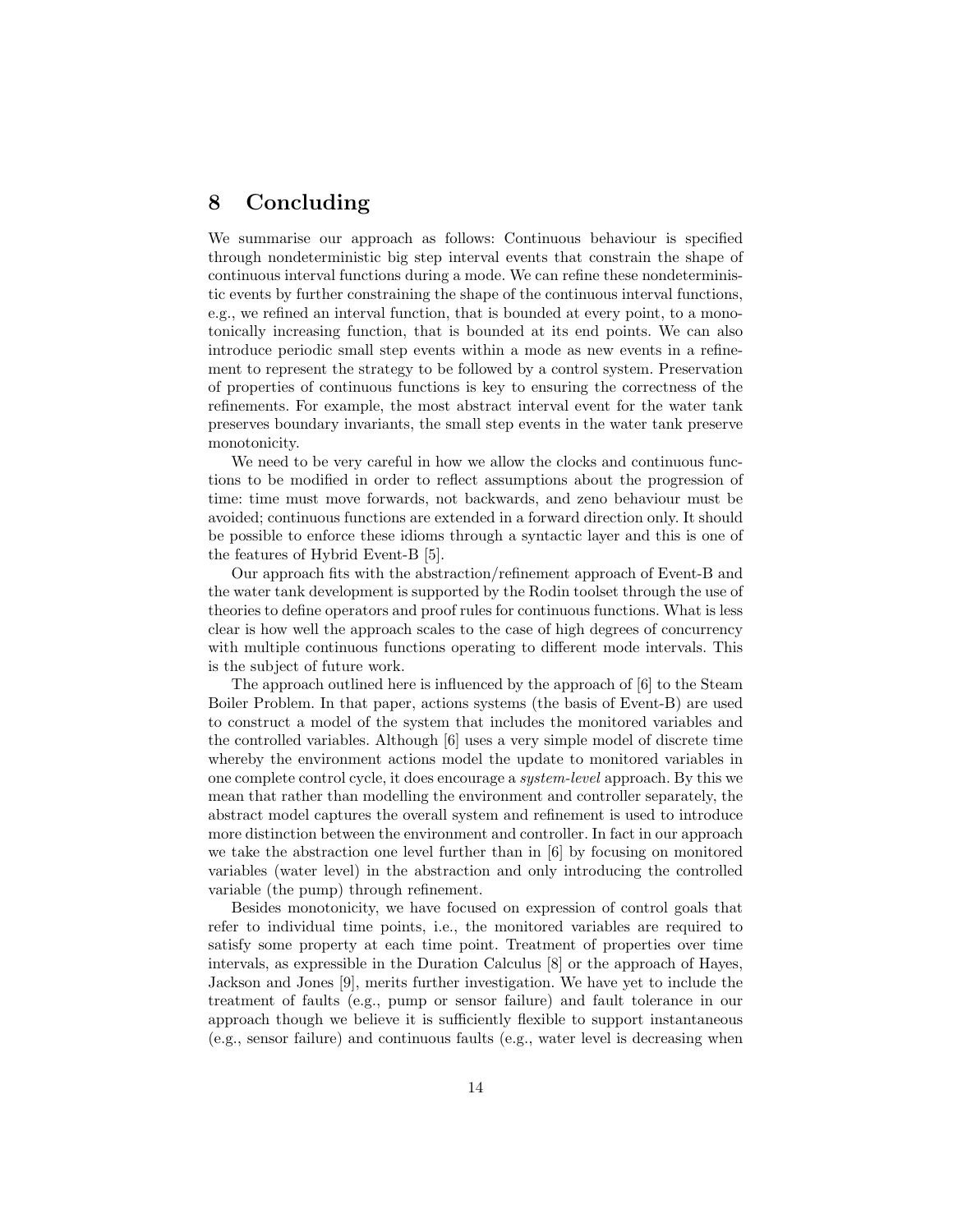it should be increasing).

### References

- [1] Jean-Raymond Abrial. Modeling in Event-B System and Software Engineering. Cambridge University Press, 2010.
- [2] Jean-Raymond Abrial, Michael Butler, Stefan Hallerstede, Thai Son Hoang, Farhad Mehta, and Laurent Voisin. Rodin: an open toolset for modelling and reasoning in Event-B. STTT, 12(6):447–466, 2010.
- [3] Ralph-Johan Back and Reino Kurki-Suonio. Distributed cooperation with action systems. ACM Trans. Program. Lang. Syst., 10(4):513–554, 1988.
- [4] Ralph-Johan Back, Luigia Petre, and Ivan Porres. Continuous action systems as a model for hybrid systems. *Nord. J. Comput.*,  $8(1):2-21$ ,  $2001$ .
- [5] Richard Banach, Huibiao Zhu, Wen Su, and Runlei Huang. Continuous kaos, asm, and formal control system design across the continuous/discrete modeling interface: a simple train stopping application. Formal Asp. Comput., 26(2):319–366, 2014.
- [6] M. J. Butler, E. Sekerinski, and K. Sere. An action system approach to the steam boiler problem. In J.-R. Abrial, E. Börger, and H. Langmaack, editors, Formal Methods for Industrial Applications – Specifying and Programming the Steam Boiler Control, LNCS 1165, pages 129–148. Springer-Verlag, Berlin, 1996.
- [7] Michael Butler and Issam Maamria. Practical theory extension in event-b. In Theories of Programming and Formal Methods - Essays Dedicated to Jifeng He on the Occasion of His 70th Birthday, volume 8051 of Lecture Notes in Computer Science, pages 67–81. Springer, 2013.
- [8] Zhou Chaochen and Michael Hansen. Duration Calculus: A Formal Approach to Real-Time Systems. Springer, Heidelberg, 2004.
- [9] Ian Hayes, Michael Jackson, and Cliff Jones. Determining the specification of a control system from that of its environment. In Keijiro Araki, Stefani Gnesi, and Dino Mandrioli, editors, FME 2003: Formal Methods, LNCS 2805. Springer-Verlag, Berlin, 2003.
- [10] Thomas A. Henzinger. The theory of hybrid automata. In Proceedings, 11th Annual IEEE Symposium on Logic in Computer Science, New Brunswick, New Jersey, USA, July 27-30, 1996, pages 278–292. IEEE Computer Society, 1996.
- [11] David Lorge Parnas and Jan Madey. Functional documents for computer systems. Sci. Comput. Program., 25(1):4161, 1995.